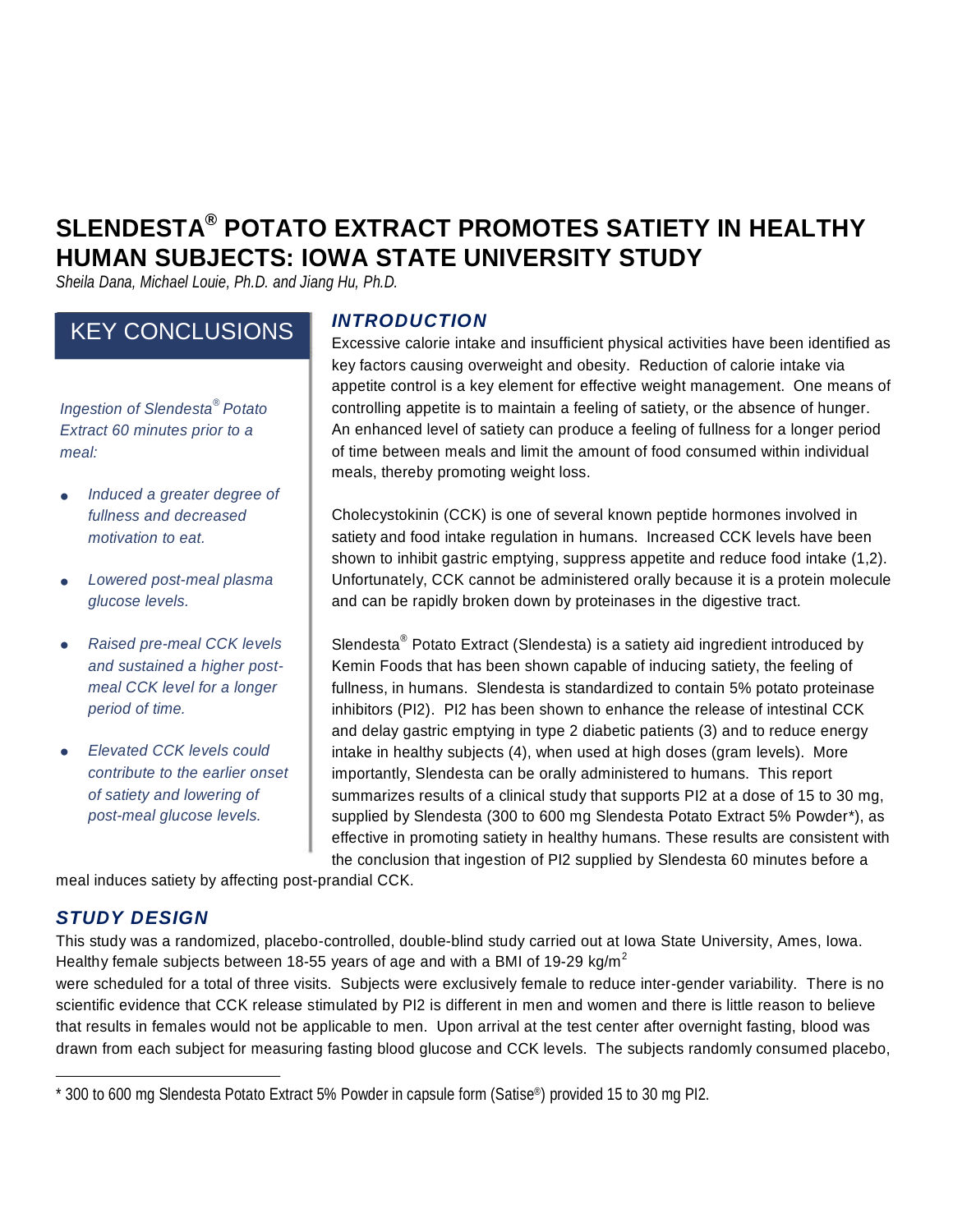15 mg or 30 mg PI2 (0, 300, or 600 mg Slendesta Potato Extract 5% Powder) 60 minutes before eating a 390 Kcal breakfast. Blood samples were taken from each subject right before the breakfast meal (Time 0), and at 30, 60, 90, 120 and 180 minutes after the meal. Post-meal appetite and satiety were rated using the Visual Analogue Scale (VAS), a reproducible method to assess sensations of appetite and motivation to eat (5).

#### *RESULTS*

#### **Satiety and hunger ratings**

The first satiety measure was "How Strong is Your Desire to Eat?" (**Figure 1A**). At 120 minutes post-meal, PI2 treatments significantly decreased the subjects' desire to eat ( $p = 0.0258$  for 15 mg and  $p = 0.0335$  for 30 mg). In response to the question, "How hungry do you feel?" hunger appeared to be more intense with placebo than PI2 treatments (**Figure 1B**, p = 0.0669 with 30 mg PI2 treatment at 180 minutes post-meal). When asked, "How full do you feel?" (**Figure 1C**), a significantly greater fullness was rated with PI2 treatments in a dose-dependent manner over the 3-hour post-meal period  $(p = 0.0367)$ . Statistically significant improvements in fullness were observed for 15 mg at 120 minutes (p = 0.0338), and for 30 mg at both 120 and 180 minutes ( $p = 0.0065$  and 0.0107, respectively). The last satiety measure, "How much food do you think you could eat?" (**Figure 1D**), evaluating prospective food consumption (PFC) showed a decrease across placebo, 15 mg, and 30 mg treatments with differences between PI2 and placebo treatments being greatest at 120 minutes post- meal ( $p = 0.0563$  for 15 mg;  $p = 0.0102$  for 30 mg). In summary, a low dose of PI2 (15 to 30 mg) consumed 60 minutes prior to a meal was capable of promoting a greater extent of fullness, attenuating the feeling of hunger and desire to eat, and reducing estimated prospective food consumption in healthy humans. This effect appears to be dosedependent and most prominent at 120 minutes post-meal.



**Figure 1.** Mean changes in post-prandial satiety from pre-meal baseline with consumption of placebo, 15 or 30 mg PI2 (0, 300, or 600 mg Slendesta Potato Extract 5% Powder\*). **(A)** Desire to eat (0 = very strong, -100 = very weak); **(B)** Hunger (0 = as hungry as ever felt, -100 = not at all hungry); **(C)** Fullness (0 = not at all full, 100 = very full ); **(D)** Prospective food consumption (0 = large amount, -100 = nothing at all). Significant difference between PI2 treatments vs. placebo: \* P<0.1; \*\* P<0.05; \*\*\*P<0.01.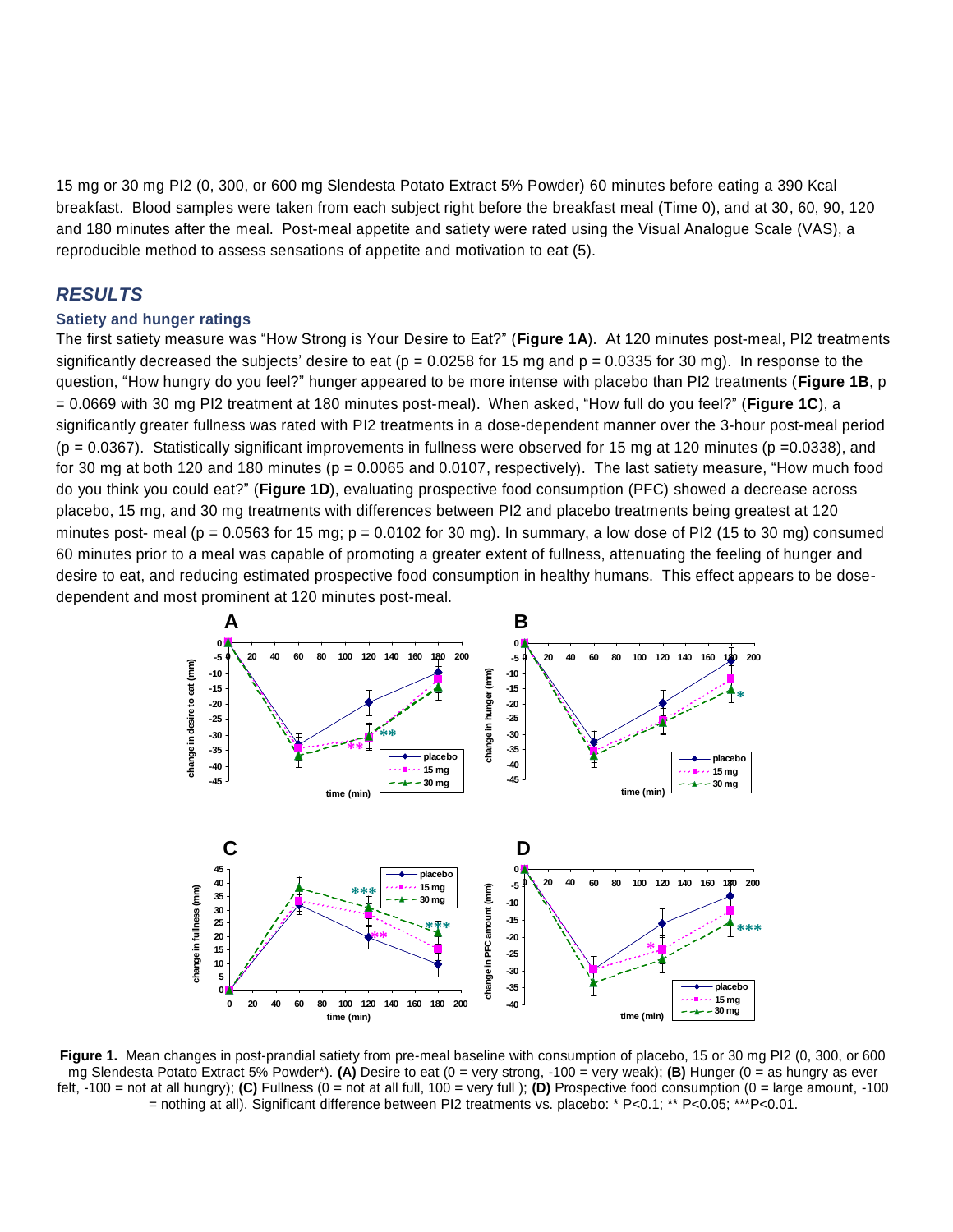#### **Cholecystokinin (CCK)**

Ingestion of PI2 before a meal led to a moderate elevation in plasma CCK levels. The average fasting CCK level was  $0.45 \pm 0.87$  pM in the subjects. Pre-meal CCK levels measured 60 minutes after treatment but before the meal were 0.41  $\pm$  0.13 and 0.59  $\pm$  0.18 pM for placebo and 30 mg PI2, respectively (p = 0.0825). This moderate elevation in pre-meal CCK level may contribute to the earlier onset of satiety sensed by the subjects as small changes in CCK can significantly affect subjective satiety (6).

The effect of PI2 on post-prandial concentrations of CCK is illustrated in **Figure 2**. CCK increased within 90 min after the meal and then decreased at 120 to 180 min. Post-prandial CCK levels were higher with PI2 treatments than the placebo. Fifteen mg PI2 treatment raised post-prandial CCK by 34% at 60 minutes ( $p = 0.0159$ ) and by 20% at 120 minutes ( $p =$ 0.0933).

The data demonstrate for the first time that 15 to 30 mg of PI2 can sustain a higher post-prandial CCK level for a longer period of time. Relatively high doses of PI2 were shown to increase post-prandial CCK in humans in previous studies (3,7). The 20 to 34% increase in CCK associated with 15 mg PI2 treatment was physiologically significant in promoting satiety since every 1% increase in CCK level has previously been correlated to a 0.45-mm decline in the VAS ratings of hunger and desire to eat, and a 0.5-mm increase in the rating of fullness (3). The observed increase in CCK was in agreement with the increase of VAS scores by 10 mm for desire to eat, fullness, and prospective food consumption (**Figure 1**).



**Figure 2**. Post-prandial plasma CCK over 3 hours in 45 subjects who consumed placebo, 15 mg or 30 mg PI2 (0, 300, or 600 mg Slendesta Potato Extract 5% Powder\*) 60 min before the meal. CCK levels at the 15 mg dose were significantly different from the placebo (\* P<0.1; \*\* P<0.05).

#### **Glucose**

No difference was detected between the overnight fasting glucose levels and the pre-meal glucose level ( $T = 0$  minute), indicating that PI2 ingestion had no apparent impact on fasting glucose level. Thirty mg PI2 treatment resulted in a 28% decrease (p = 0.0277) in the area under the curve (AUC) for post-prandial glucose from 0-90 min (**Figure 3**). Glucose AUC<sub>0-120</sub> and AU<sub>C0-180</sub> for both 15 and 30 mg PI2 were also lower than the corresponding AUC values for placebo although the differences did not reach statistical significance. The glucose lowering effect of PI2 was observed in a dose